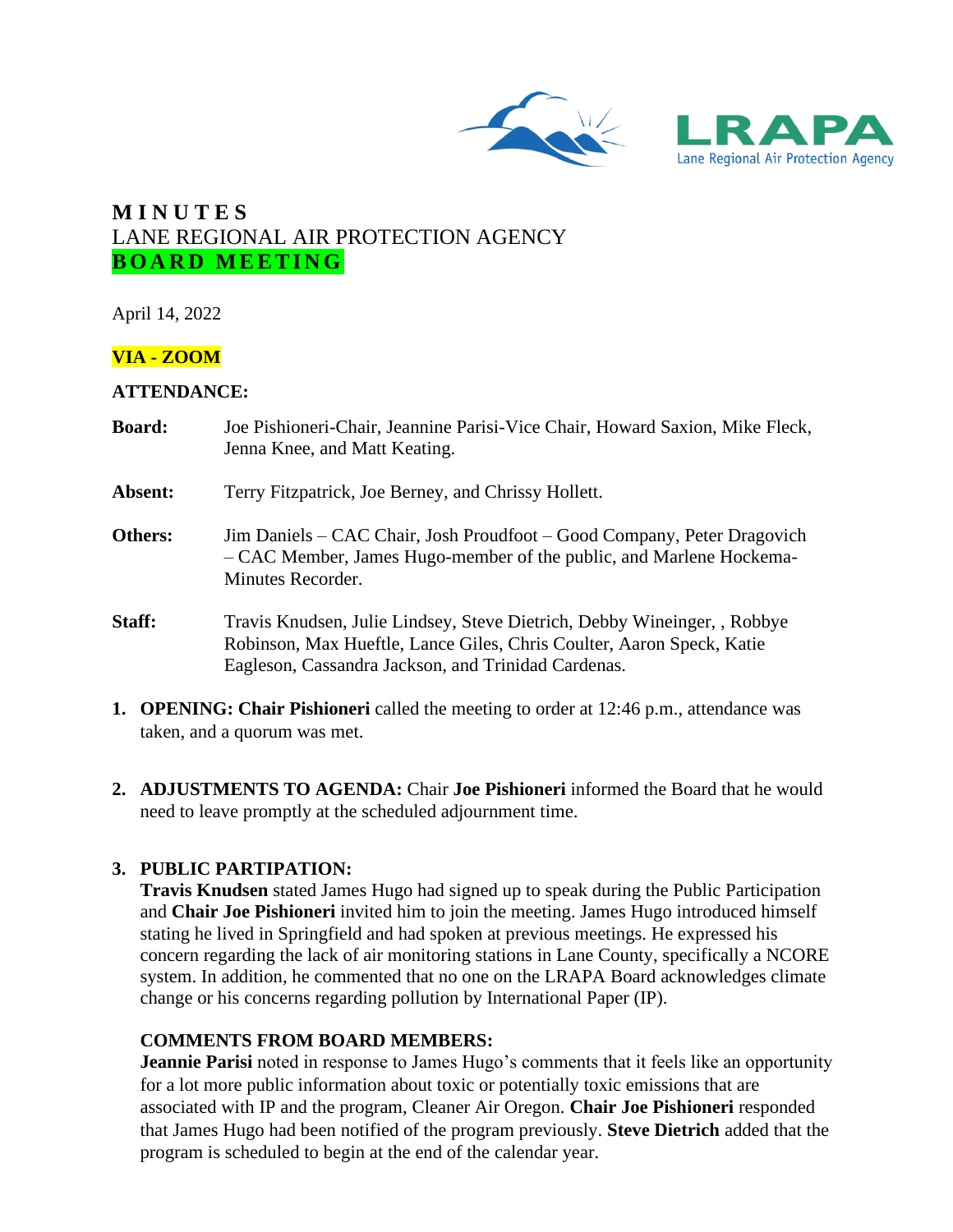#### **4. ACTION ITEMS:** Consent Calendar

- A. Approval of Minutes of March 10, 2022 Board of Directors Meeting.
- B. Approval of Expense Reports for March 2022.

## **ACTION: Mike Fleck moved, and Howard Saxion seconded the approval of the Consent Calendar.**

**Jeannine Parisi** expressed a desire to change the wording in the last paragraph on the last page. To add the word contingency; she added that she had sent the preferred wording to Debby Wineinger.

Parisi noted that the purpose of a budget would be what the Board thought they would be spending, and she wanted to make sure there would be cash available to cover a sudden liability should there be one. **Parisi noted that the purpose of the budgeted contingency was for expected costs, but she wanted to include additional contingency in the event annual PERS increase are higher than projected.**

**Mike Fleck** modified his motion and **Howard Saxion** agreed to include an amendment to the minutes.

#### **VOTE: Passed unanimously.**

## **REPORTS**

## **5. STATUS REPORT OAKRIDGE AIR PROJECT:**

**Josh Proudfoot** informed the group that the biggest news would be that they got another award which provides them with an additional \$2.7M to carry the five-year program to seven years; he added that Willamette Solutions had been helping the community with grants. Additionally, he added that there had been a few grants submitted for the activity center and solar power as a way to backup during power loss in emergency events, as well as the smoke mitigation grant. He indicated work had started on cleaning up hazardous fuels and those would be contributed to the firewood program. **Josh Proudfoot** reviewed the progress of the project stating they were not quite done with the pilot of nine homes, but another 46 enrolled homes had been completed and 29 are out for bid. He reported that six stoves had been installed: 12 homes with heat pumps, and six homes completely weatherized. He noted that they had encountered older houses that needed additional repair work as well as hoarding situations which blocked worker access.

**Josh Proudfoot** also reported they did not have a large response to postcards sent out regarding their air filter program but just one smoke event would open the doors and the remaining stored cards would be distributed.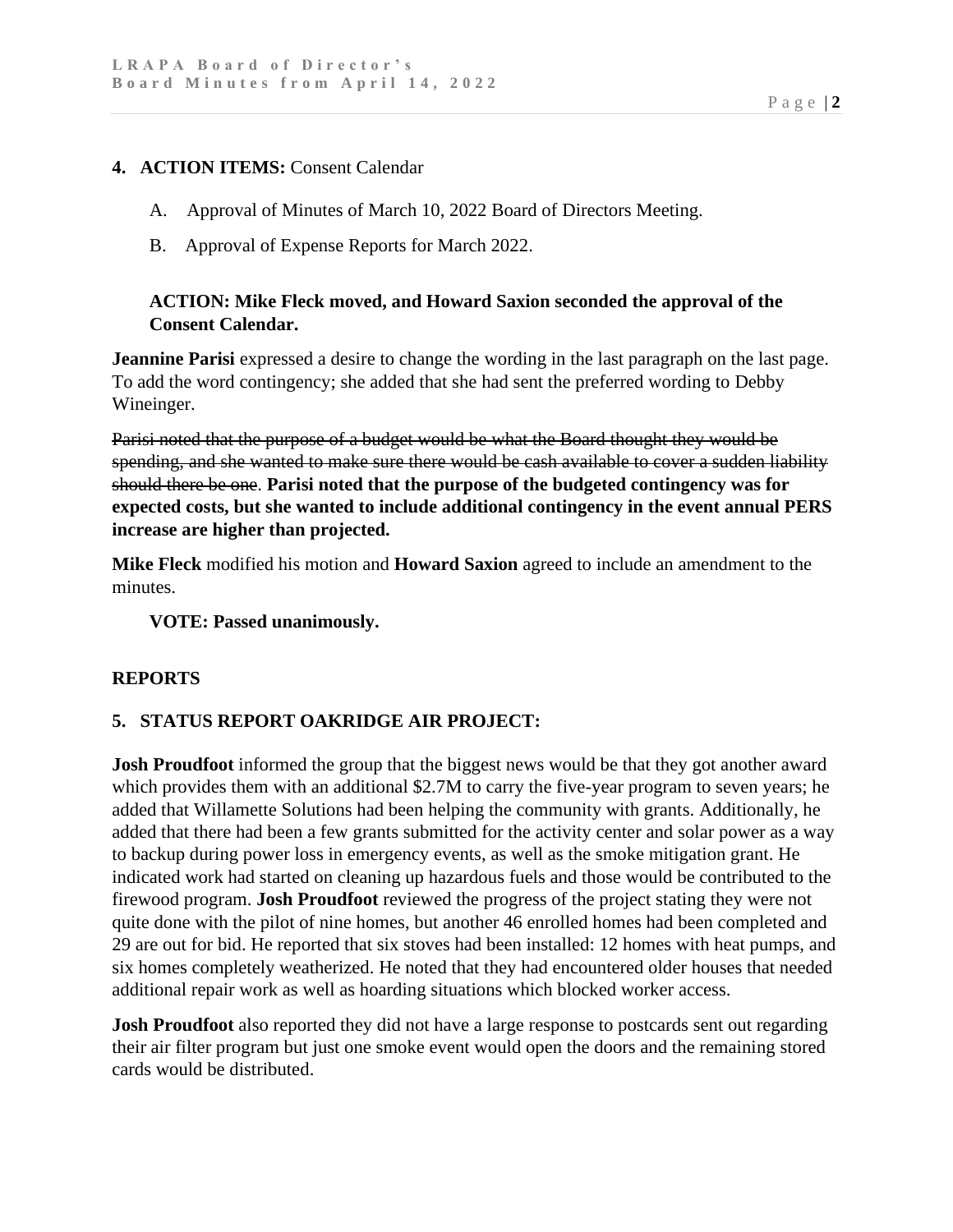# **6. CITIZENS ADVISORY COMMITTEE:**

**Jim Daniels** reported that he was re-elected as CAC chair and **Kelly Wood** was elected as vicechair. He stated they had hoped to interview James Bruegel for a public position on the committee but postponed to next month due to technicalities. He noted that the discussion about a brochure regarding gas powered tools continues and a draft had been completed.

**Travis Knudsen** informed the group that there were still two standing CAC applications, **Mysti Frost** and **Ronni Joel,** and following the approval of **James Bruegel** there would be three potential appointees to the CAC for consideration.

# **7. DIRECTOR'S REPORT OF AGENCY ACTIVITES FOR MARCH 2022:**

**Director Steve Dietrich** reported March had been a good month for air quality days noting that most complaints were smoke related at 46 for the month and the majority were outdoor burning. Enforcement for March was busier with a total of ten actions:

- Rohrich, Melvin (Veneta), case closed
- Kingsford Mfg (Springfield), case pending
- Hulsing, Thomas (Eugene), case pending
- FPG Oregon, LLC DBA Willamette Valley Crematory (Eugene), case pending
- Jasper Wood Products, LLC (Jasper), case closed
- Oregon Industrial Lumber Products, Inc (Springfield), case pending
- Basaraba, Daniel (Creswell), case pending
- Bonar, Lance (Creswell), case pending
- Bonar, Lance (Creswell), case pending
- Rosboro Company, LLC (Springfield), case pending

**Matt Keating** queried the physical location of Willamette Valley Crematory; **Travis Knudsen** responded: 225 South Danebo Avenue, Eugene. **Howard Saxion** questioned if Oregon Industrial Lumber was still operating given the length of their pollution problem. **Steve Dietrich** replied he would research that status adding that he could not give out much detail on pending cases. **Mike Fleck** questioned repeat offenses and **Steve Dietrich** that there would be a designated timeline before a case would go to the next level of enforcement and subsequent occurrences could be rolled into one enforcement.

**Travis Knudsen** presented public affairs monthly summaries stating homewood heating season is essentially over but as summer approaches there would be a need to gear up for wildfire activities. He added that the ArcGIS map had been completed, LRAPA participated in the Lane County Pollution Prevention Coalition that took place March 11-13, and LRAPA in the Springfield City Council meeting as well as a Whitaker Community Council neighbor association in preparation for some outreach and information sharing. Also, they did a presentation at the Active Bethel Neighborhood Association on March 17.

**Director Steve Dietrich** continued by stating there were 35 notices of asbestos removal projects, none in schools, which puts LRAPA above their inspection quota for the year. Regarding asbestos permits, one had been issued for Title V and 18 for ACDP for a total of 19.